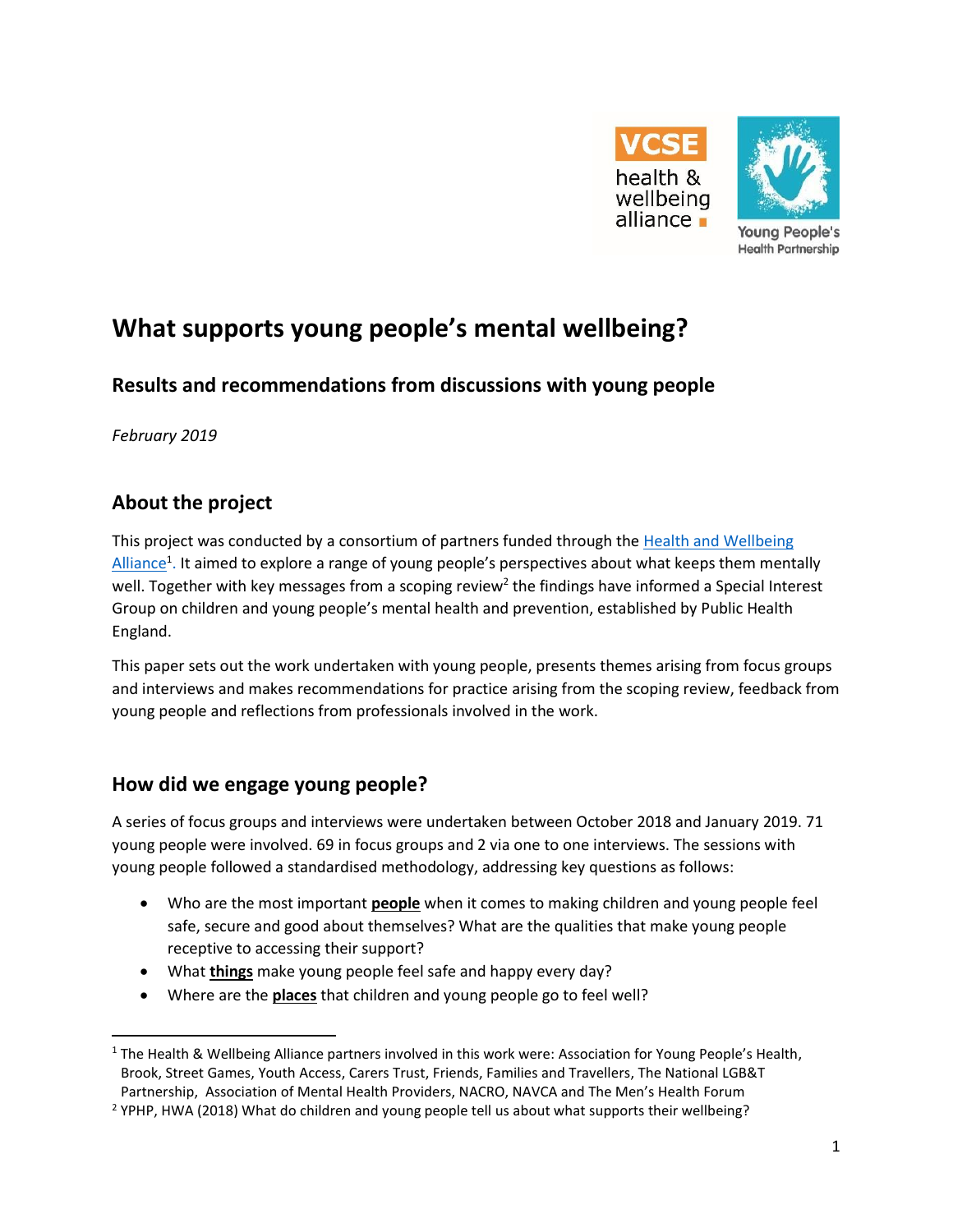• Is there anything else that you would like to say about what's important in keeping children and young people and their families mentally well?

All conversations with young people were led by specialist voluntary sector organisations and young people co-facilitated sessions where possible. The sessions engaged with a cross section of young people with representation from young people with protected characteristics. The age of the young people involved ranged from 10-25 years, from different geographical locations and a range of ethnic groups including: Black African, Black British, White British and White Other. The groups included young men, young women, LGBT young people, those with experience of the criminal justice system, as well as those with lived experience of self-harm and a range of other mental health problems.

Detailed notes from all sessions were analysed for the main themes that emerged.

### **What young people say supports their mental wellbeing**

The conversations suggested that the mental wellbeing of young people is greatly affected by and specific to their background, place and demographics, including sexuality, gender, ethnicity and poverty. However, some consistent themes emerged.

#### *The most important people*

Young people spoke both about the range of people who were important to them, and the characteristics of supportive people. Consistent with other research, the young people identified family (parents, carers, siblings, and extended family members), friends (including their own partners) and peers as important to them. Conversely they also cited reasons for not sharing information with parents. This included a reluctance to 'burden' parents who sometimes themselves are living with pressures (e.g. as a result of

*"Your friends make you feel better, because they understand you". "They listen to you"*

*Focus group feedback*

poverty or their own mental health problems); fear of the consequences such as not being allowed out; and a perception that parents may lack understanding of and skills to deal with or offer support.

**Family** were referenced by most participants as being key in the lives of young people. As one young person said *"they've known you since birth, not like friends who can leave".*

One participant said they would turn to their parents because *"they've*  **been here longer than I have"** but that they would not turn to them if there were concerns for their physical safety because they would become upset and try to stop them going out.

*Focus group feedback*

School staff, including teachers, pastoral and safeguarding leads may also be important sources of support for mental wellbeing, but schools are not always seen as safe places or staff perceived as having the necessary skills to help. *"Teachers, teach. They don't know how to help"*. Young people we spoke to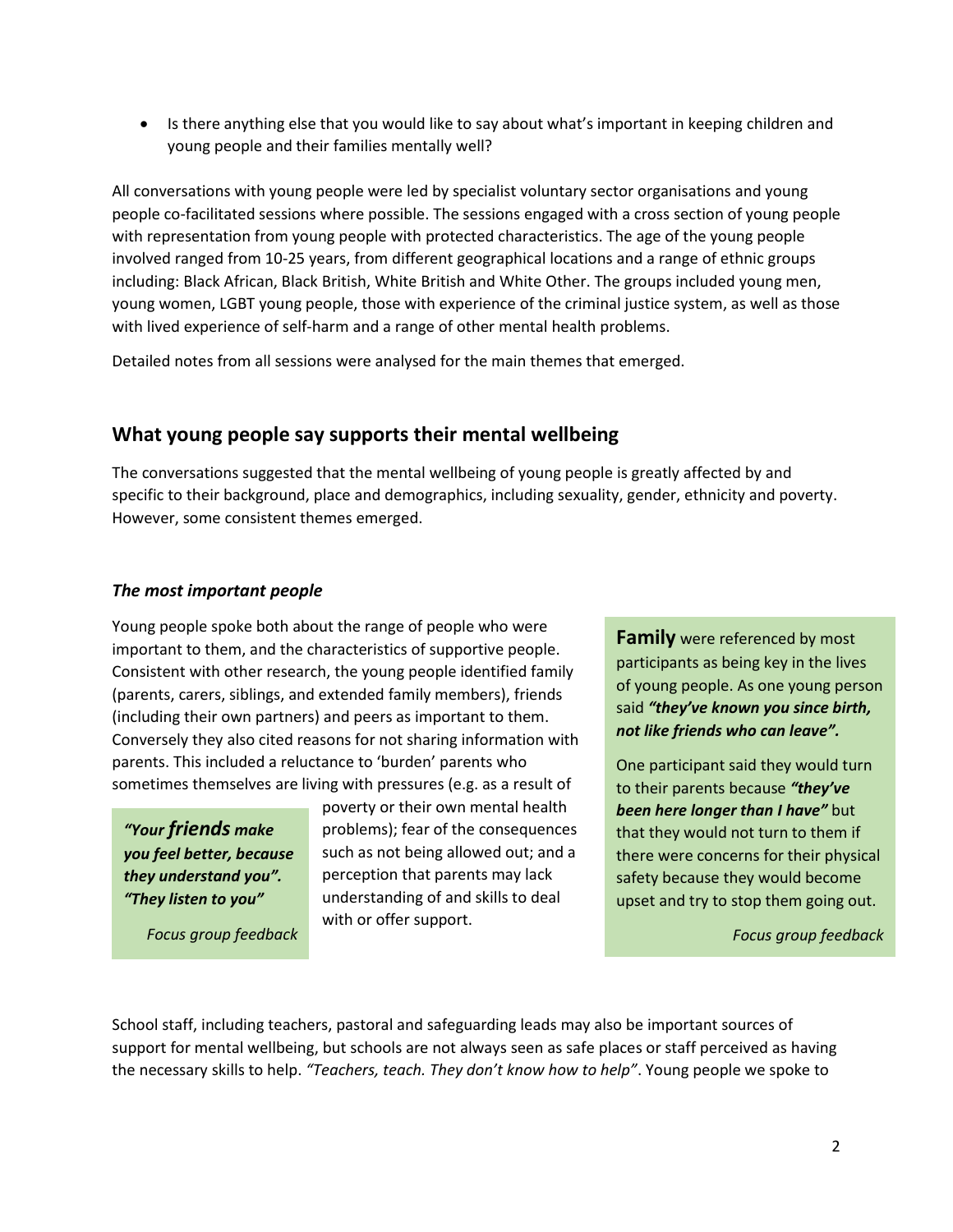said that school handling of wellbeing and mental health issues was too often poor. Some groups of young people, for example LGBT young people and young carers, report particularly bad experiences.

Youth workers and voluntary and community youth agency staff are perceived as looking out for young people, understanding and keeping them safe *"They're [youth workers] important because they're always there for you"*. Some young people may also have a counsellor or mentor who they value and is important to their wellbeing.

For some young people, peer support groups (including on-line groups) are very important. LGBT young people, in particular, talked about the importance of such groups in providing people to talk to who share experience.

Young people talked about the qualities that they look for in people who are important to their wellbeing. They wanted the person to be supportive, friendly, a good listener, compassionate, nonjudgemental and trustworthy. They also felt that, to be effective, they needed a good understanding of mental health issues, be engaged sufficiently to be able to identify changes in behaviour and mood and be empathic towards, or ideally share background and experience - e.g.in the case of supporting LGBT young people, to be LGBT themselves or LGBT aware and friendly. The continuity and consistency of the relationship was also important to young people.

Young people felt that professionals needed to have a clear understanding of boundaries and confidentiality issues and young people felt that this quality was often lacking. Young people want to feel empowered and involved in decisions about their wellbeing, but boundaries and confidences are often breached leading to mistrust and disinclination to talk to professionals. Several young people in focus groups felt particularly mistrustful of schools in respecting confidentiality – a primary reason why school staff should be important but are not seen as safe.

There was a strong feeling amongst young people that understanding of mental health and wellbeing issues needs to be improved amongst many parents, education and health professionals.

Learning about mental health and wellbeing issues in school and how to express feelings and communicate helps young people to make good use of professionals. Programmes like Addaction's Mind & Body were cited (the programme helps young people explore and manage thoughts and actions associated with self-harm).

Some young people suggested that regular screening using simple surveys could help to identify signs of deterioration of mental wellbeing and that mentoring and peer support schemes could help.

Many were of the view that better promotion of help available is needed to bring services to the attention of young people.

#### *Things that make young people feel safe and happy*

Young people listed many things that contribute to wellbeing. These include stability (home, employment, school), sleep, money, food, hobbies (art, gaming, reading), physical activity, music, pets, TV/film, shopping, volunteering, hugs.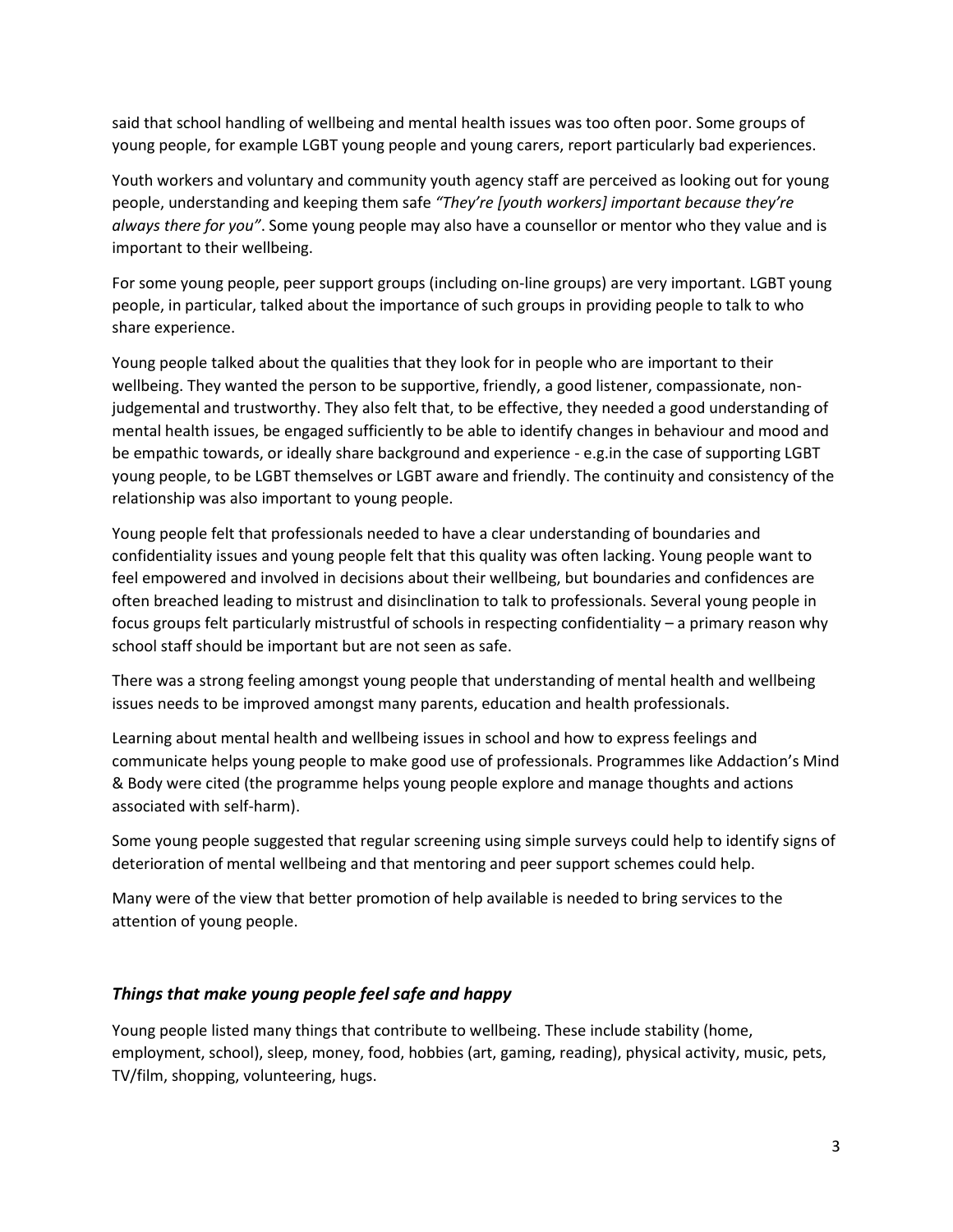Self-care and regulation were also seen as being important, including the ability to remove oneself from unsafe places and build resilience.

Conversations with young people highlighted the fact that access to many of these things is not equitable. For example, young carers can have less time to engage in their hobbies because of caring responsibilities.

#### *Places where children and young people go to feel well*

Young people reported that on-line spaces, if monitored and moderated, can be safe spaces that help them to feel included and not isolated. At the same time such spaces avoid the need to have to meet people face to face which can add to the stress and anxiety that some young people experience.

Safe places can also be a young person's home (bedroom), friend's houses, coffee shops and cafes, outdoor spaces, sports facilities (and clubs/teams), youth centres/agency spaces. Schools could also be safe but may also be places of stress and pressure.

As noted in the previous section access to safe places and activities is not equitable. Young people living in poverty or without access to resources are less likely to be able to access leisure facilities or indeed have their own bedroom.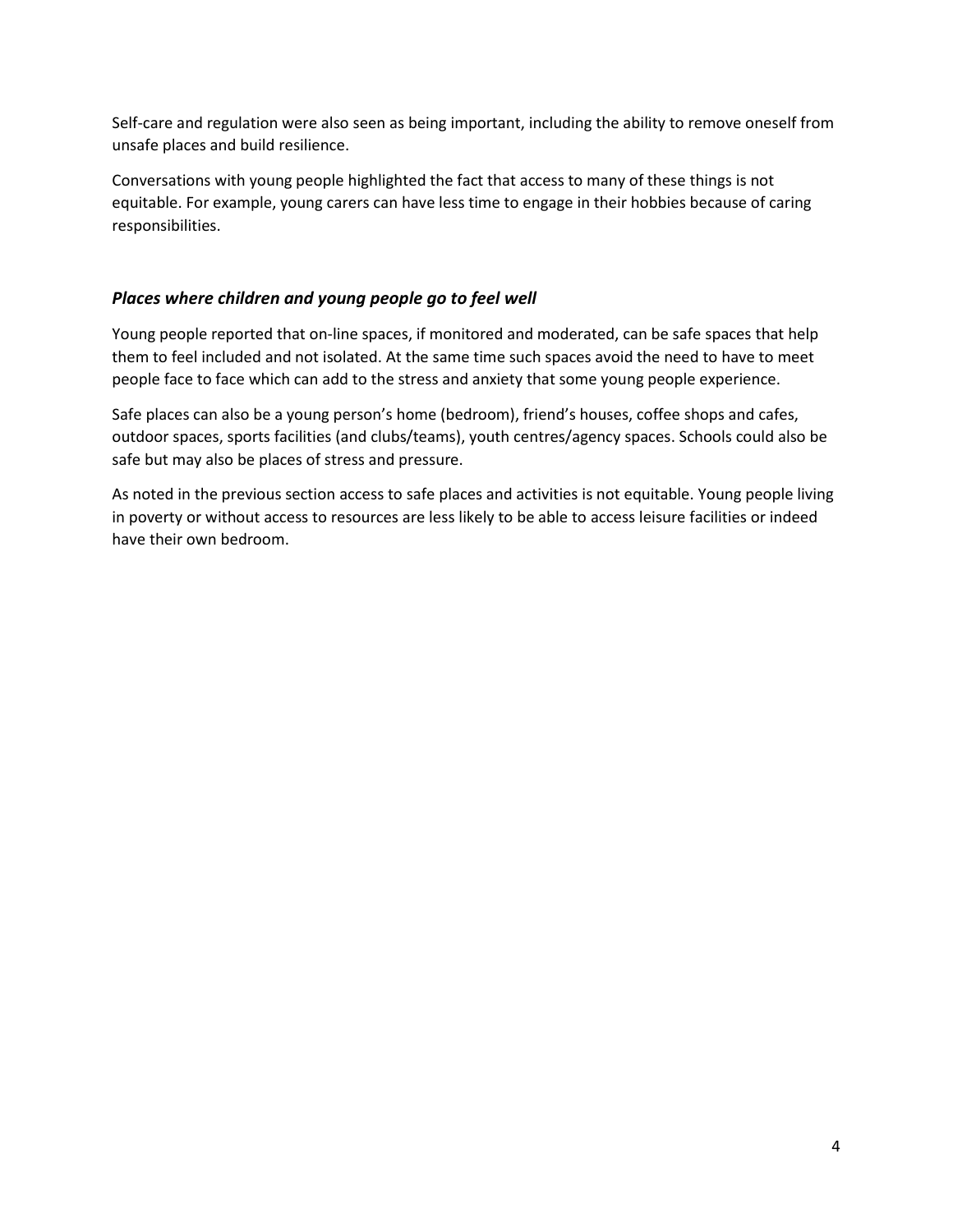## **Recommendations for practice**

These recommendations have been drawn from the scoping review and feedback from young people. These were agreed at a workshop in January 2019 attended by 26 professionals from voluntary and community sector agencies plus national and local PHE colleagues. All Health and Wellbeing Alliance members involved in this work were present.

- **1. Increase understanding that young people's wellbeing is affected by and specific to their background, place and demographics and will be affected by the inequalities they face.**
- *It is vital that we understand that not all young people are the same.*
- *Access to safe spaces and activities is not equitable e.g. young people living in poverty are less likely to have their own bedroom.*
- It is important that professionals don't inadvertently impose a particular set of values or beliefs.
- **2. Improve access for young people to talk about their feelings in the places where, and with the person/people with whom, they feel most comfortable.**
- *A system wide approach is needed, with good links and referral arrangements between agencies and institutions, including pathways into accessible child and adolescent mental health (CAMHS) services where appropriate.*
- *Better signposting of mental health and wellbeing services for young people is needed. Knowing, from a young person's perspective, where to advertise services for young people is critical.*
- *The voluntary, community and social enterprise (VCSE) sector is an important partner engaging with marginalised communities and providing young people with a safe and welcoming space. VCSE youth agencies can provide support without an institutional, formal or statutory role. Young people value high quality community youth agencies and specialist services such as services for young carers and young LGBT people.*
- *Peer support groups, which put high value on shared lived experiences, are important, as are safe, regulated online spaces. In these face to face and on-line networks, young people can share experiences and questions with a like-minded community with the assurance that standards are moderated by, for example, a community manager or safeguarding lead.*

#### **3. Increase the focus on young people's wellbeing in education settings**

- *A whole school approach to supporting young people with mental health issues is needed. High quality PSHE should be part of this approach as well as links to all services and organisations working in the local community to support young people's wellbeing.*
- *There are general challenges within the education system, with young people feeling under pressure and stress and rising levels of exclusions. The DfE, Ofsted and others should consider how this is being addressed, including a focus on pastoral support.*
- *Teachers need access to knowledge and skills that enable them to take a range of different approaches with young people experiencing mental health and wellbeing issues. School staff also need access to effective support and supervision to support themselves as they support young people.*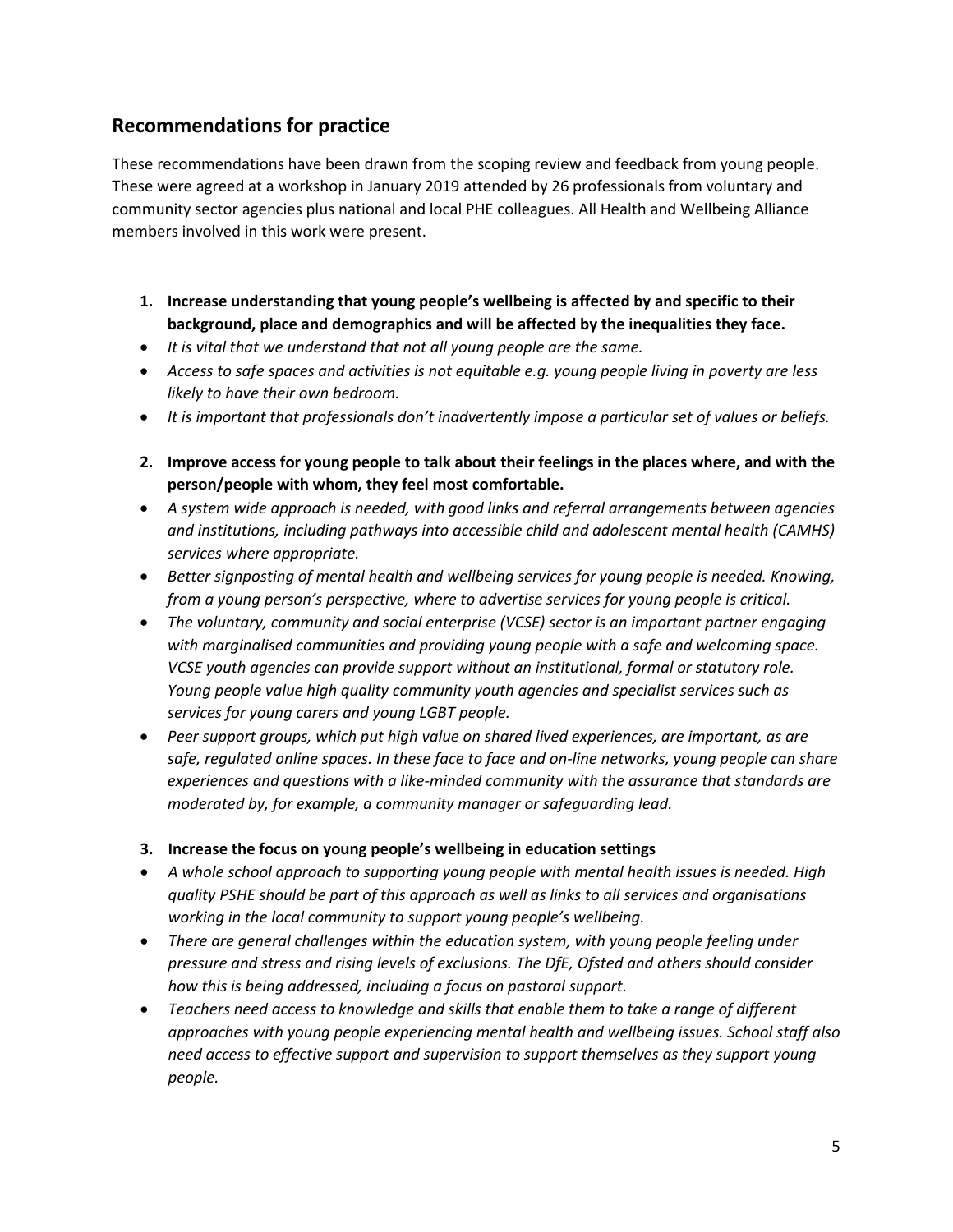- *Confidentiality is a key issue for schools to address so that young people and staff have the same clear understanding about when information will need to be shared. Good practice guides exist e.g. Somerset Council toolkit for schools "Guiding Conversations with Young People".*
- *Having the same staff member designated for mental health issues and safeguarding and exclusions can mean that young people may not see them as safe or trustworthy.*
- *Consider introducing measures to support young people manage their education alongside other stresses and pressures within their lives e.g. Young Carers in Schools or Mind and Body programmes.*
- **4. Make professionals aware of young people's fears about what will happen if they talk about their feelings**
- *Young people are always concerned about the repercussions of telling people about their feelings for themselves and for their family. They fear of removal of liberty by parents or institutions, intervention from social services or being stereotyped.*
- *Young people from protected characteristic and other marginalised groups can feel additional pressure to represent everyone within their group and not to play into negative stereotypes. For example, the scoping review highlighted boys continue to feel pressure to not show emotion and girls feel that their distress can be seen by adults as an over emotional reaction.*
- **5. Support improved mental health and emotional literacy of young people, families and professionals**
- *More training is needed for parents, education and health professionals (e.g. in mental health issues, confidentiality, working with young people, building trust).*
- *Giving young people the skills to recognize when they need help with mental health issues is equally important. Improving emotional literacy, particularly for boys, is an important part of promoting wellbeing.*
- *Practitioners and professionals need to focus more on understanding the underlying reasons for young people's actions, not only the effects.*
- *Mental health literacy for parents is important, with a focus on engaging parents and carers and helping them to understand which agencies and services can help. Some young people will want to access help independently, while for others parents will be a preferred source of support.*
- *Access to sources of information and support for both mental health and other issues young people are experiencing is also important. For example the PHE "Rise Above" campaign.*

**A commitment to a youth led charter about young people's rights and what they can expect from services can support a whole system approach to young people's wellbeing encompassing all of the above recommendations. This should include young people's agencies, schools and services with a focus on decision making, boundaries, levels of service and confidentiality.**